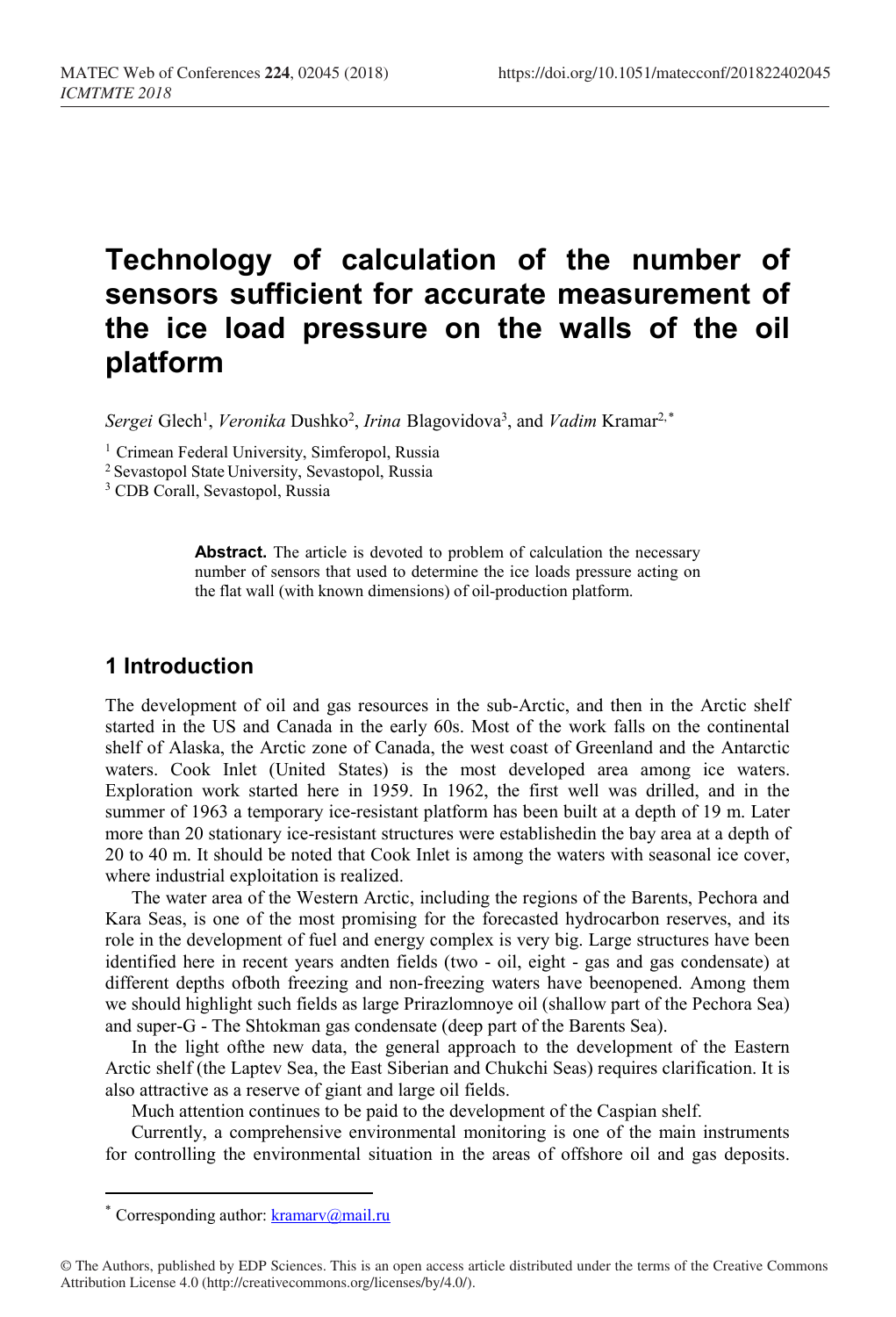Monitoring allows receiving regular reliable information on the state of ecosystems and taking effective and appropriate environmental protection measures. Under the environmental monitoring, we mean a comprehensive system of observations of the state of the environment, assess and forecast changes in the environment caused by natural and anthropogenic factors. Obligation for monitoring exploration and production at the offshore oil and gas fields is regulated by national laws. Nature manager is responsible for production control and local monitoring in the zone of the influence of the object.

An important aspect of monitoring in the zone of the influence of the object is to control its technical condition - with respect to the fixed offshore platforms operating in ice conditions, among other things, control of global ice loads on the platform [1].

It should be noted that a full-scale measurement of global ice loads is a very complicated task from a technical point of view, which requires significant financial and time resources in the preparation of both the measurement and the interpretation of the results. However, not all the possible ice-load estimation methods can be applied to real objects of offshore oil and gas fields. An insufficient regulatory framework should also be considered in this regard. The documents contain only general requirements for the safety of buildings in the design, construction, operation and disposal. These documents have no specific guidelines regarding the conduct of technical supervision, namely, the frequency of inspections, survey steps, subject-to-inspection structural elements, standards of permitted wear and damage to the hull structures, etc.

To sum up, there are two main topical tasks which deal with monitoring of the global ice loads on the offshore stationary platforms:

- supplementation of regulatory framework general requirements with explicit building safety criteria with consideration for individual peculiarities for each field-study project and all the peculiarities of the buildings being monitored.

- the choice and justification of the system monitoring elements reflecting the qualitative and quantitative characteristics of the safety criteria.

The works devoted to the questions of monitoring of global ice loads are written by [1-7] and other authors. Some questions of loads on offshore objects are considered by [1, 3, 8, 9].

In this article on the example of a real platform accommodation module like PZM-1 in the field V. Filanovsky be justified criteria for determining ice loads, and determine the required number of pressure sensors on a flat wall of the platform, the linear dimensions of which are known.

# **2 Problem formulation**

As an example, we will consider an oil-production platform PZM-1 (see figure 1) residential unit for the year-round personnel serving platform in the field V. Filanovsky. General view PZM-1 is shown in fig.1.



**Fig. 1.** General view PZM-1.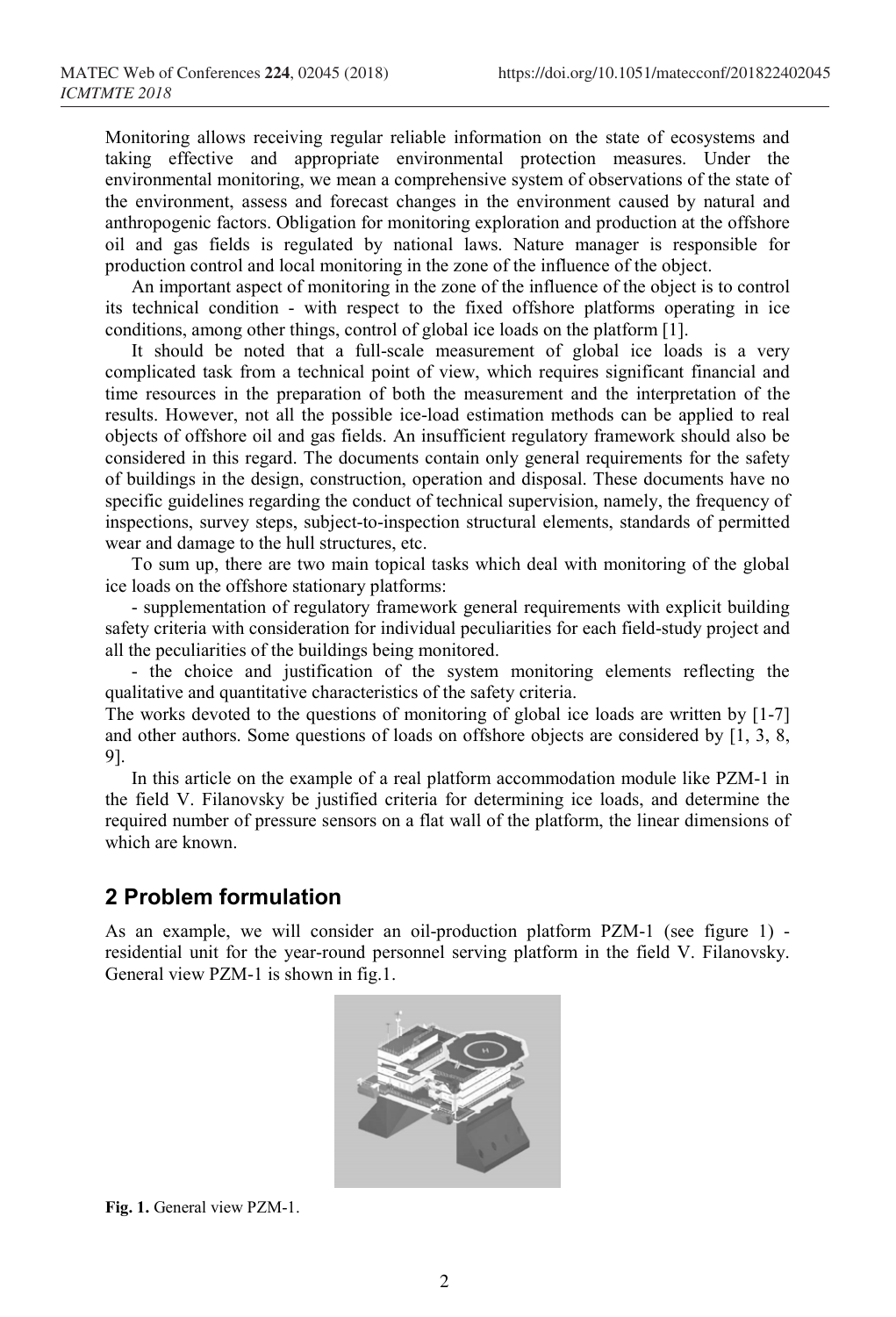For the objects of oilfield construction named for Filanovskiy there can be distinguished three methods of global ice-load assessment, based on the various responses of the object:

- changes in the stress-strain state of the most loaded constructions of the object (pile joints)

- the movement of the object;

- changes in the stress-strain state of the object structures located directly in the zone of the ice influence

When determining the global ice load on the lines of the first two methods, the following factors that have an additional impact on the response object should be considered: variable loads, object mode, the state and properties of the soil around mounting piles, bottom friction on the ground, water level fluctuations. The latter method most reliably reflects the real value of the ice load, as the stress is recorded in the structures which are located directly in the zone of ice influence, extraneous factors do not affect the response of the structures.

Proceeding from the above, a method based on controlling stress-strain state of the structures of the ice belt constructions is chosen for determination of local and global ice loads on the oil-field facilities.

# **3 Problem solution**

Let us consider a problem of detecting pressure on a flat wall of oil-production platform.

Linear size of the wall is x and y. It's necessary to determine the number of pressure sensors which will be installed on the wall and then rely that the measured value is correct at all area.

As an example, let us consider an oil platform PZM-1, the external view of which is shown in fig. 2.



**Fig. 2.** External view of oil-production platform PZM-1 (axonometric).

Problem definition: the wall area is general totality volume. One sensor measures pressure at 1 m<sup>2</sup>. We know the maximum allowable pressure at each point of the wall. We want to know the number of pressure sensors (or general totality volume) that is necessary to get accurate results of acting pressure.

We use the formula where calculation of quantitative attribute is produced randomly without repeats:

$$
n = \frac{t^2}{K^2 + \frac{t^2}{N}},
$$
 (1)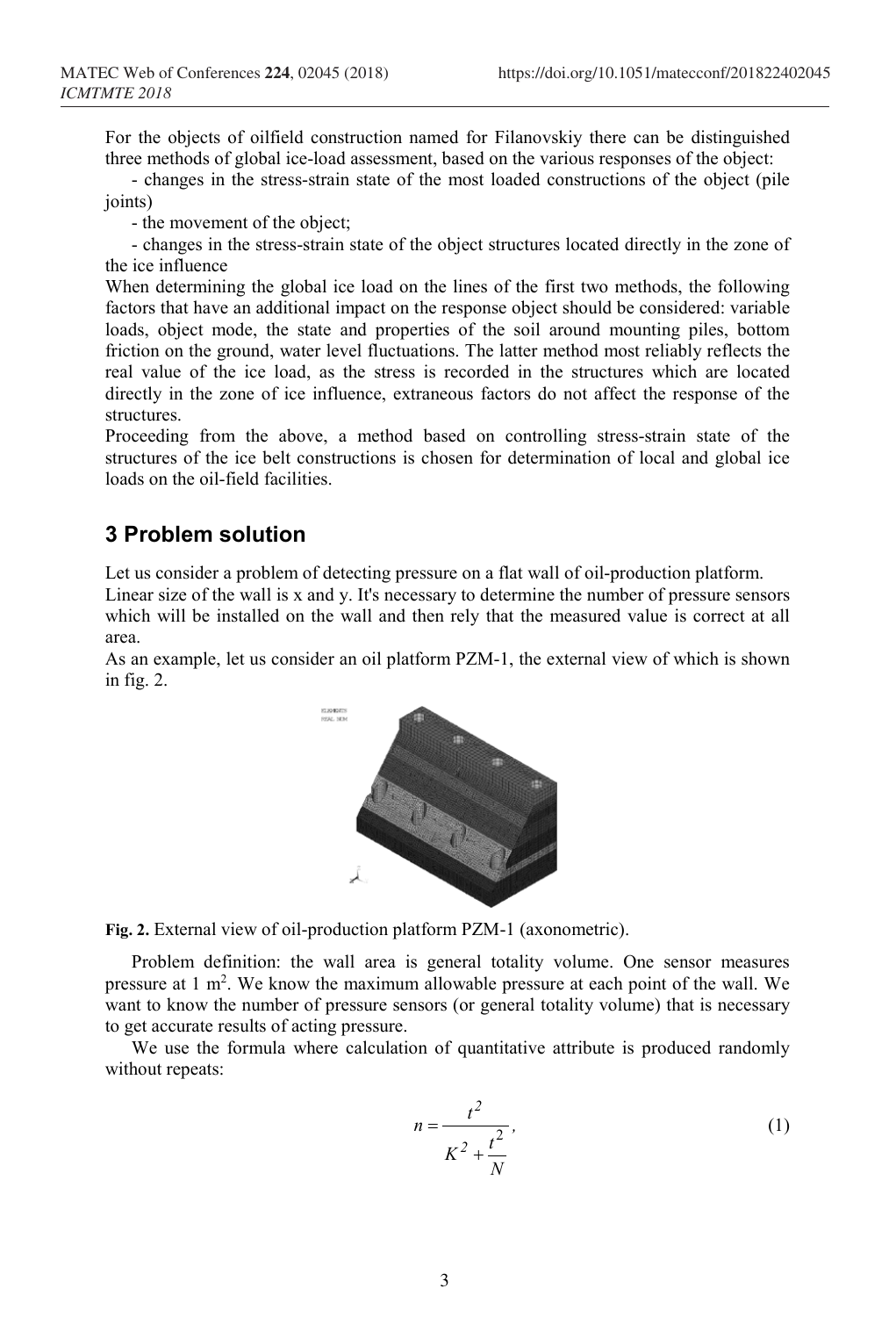where *n* – sample size at planning experiment; *t* – critical points of t-distribution;  $K = \frac{\Delta}{S}$ 

allowable inaccuracy in this experiment expressed in sigmas;  $\Delta = X_B - X_T$  – allowable inaccuracy in determination of universal mean with its sampled mean (allowable difference distinguishing sampled mean from general value);  $N -$  general totality volume. Given the data of max and min values of the considered feature, the value of sigma can be obtained by dividing the range by 5 (or 6, 7 depending on the range).

For preliminary study *K*≈*0,3-0,5*, for medium accuracy experiments - *К*≈*0,1-0,3*, for high accuracy experiments- *К*≈*0,1.*

#### **3.1 Vertical, big (long) wall**

According to initial data max pressure on the wall is 5,74 MPa, and min is 0 MPa. If we calculate the set of volume "n" using this formula the difference  $X_B - X_T$  can be

taking like 0,123 MPa (hereinafter), so 
$$
S = \frac{P_{max} - P_{min}}{7} = \frac{5.74}{7} = 0.82
$$
.

Lets calculate allowable inaccuracy in sigmas  $K = \frac{3}{2} = \frac{0.155}{0.02} = 0.15$  $\frac{0,123}{0,82} = 0,$ *S*  $K = \frac{\Delta}{\sigma} = \frac{0.123}{0.02} = 0.15$ .

This result is corresponds to high accuracy calculations.

Linear dimension of the wall is  $x = 24.7$  (m) and  $y = 2.5$  (m), so the area of the wall is 61,75 m<sup>2</sup>. So the general set of volume is  $N = 61,75$ .

We use standard critical points of t-distribution and collect them into the Table 1.

**Table 1**. t-distribution critical points

| $ accuracy\%$ | $ 50,00 $ 60,00   70,00   80,00   90,00   95,00   99,00 |  |  |  | 99.90 |
|---------------|---------------------------------------------------------|--|--|--|-------|
|               |                                                         |  |  |  | 13,3  |

Results of calculation (number of sensors) using (1) and their round number at Table 2

| accuracy%        | 50.00 | 60.00 | 70.00 | 80.00 | 90.00 | 95.00 | 99.00 | 99.90 |
|------------------|-------|-------|-------|-------|-------|-------|-------|-------|
| n(using formula) | 15.38 | 20.71 | 27.06 | 33.4  | 40.75 | 45.39 |       | 54.72 |
| n (round)        |       |       |       |       |       | 45    |       |       |

**Table 2.** The number of sensors depending on the accuracy (vertical wall)

The accuracy depending on number of sensors (vertical wall) on figure 3.



**Fig. 3.** Sampling accuracy against the sample number (vertical wall)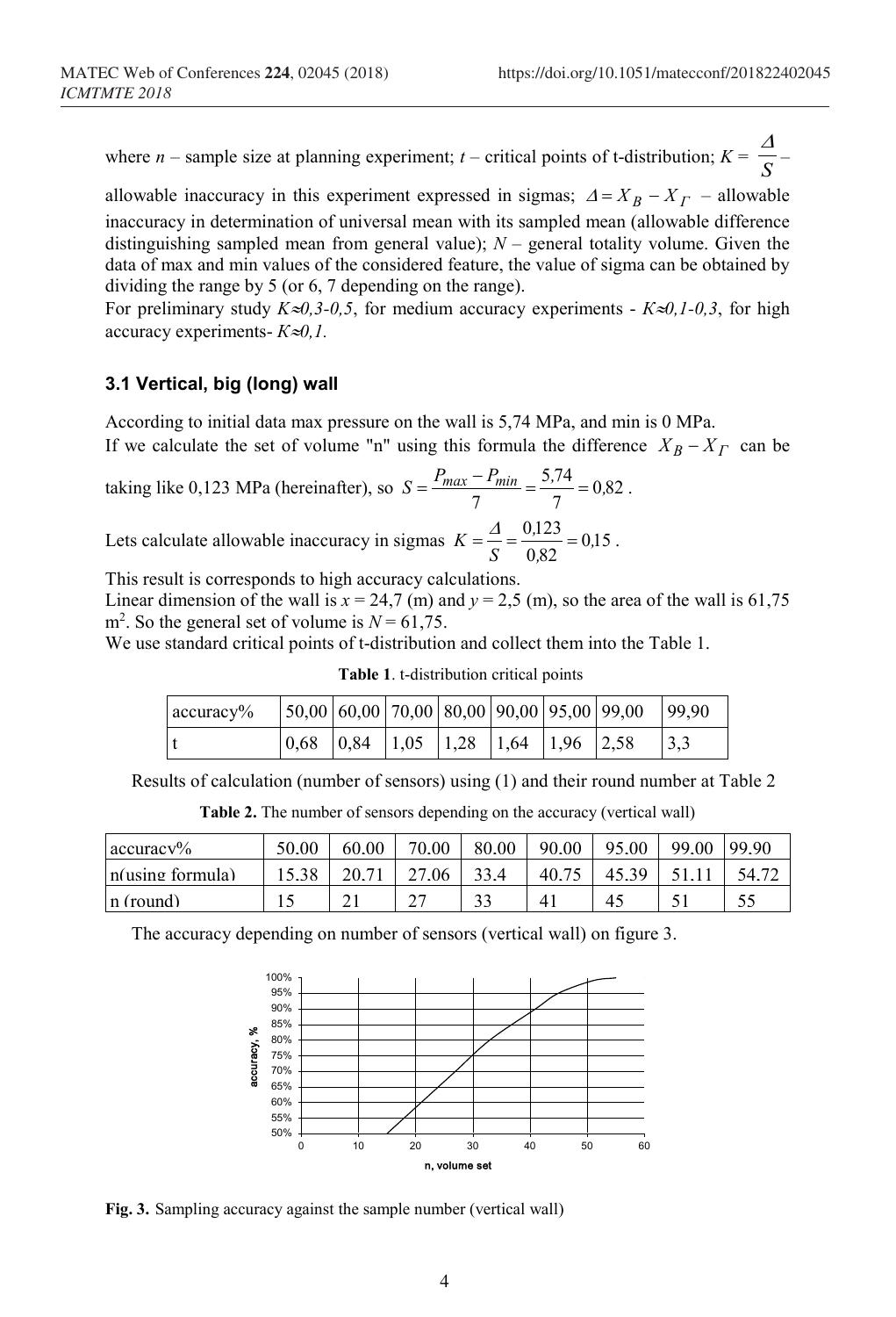#### **3.2 Oblique, big (long) wall**

According to initial data max pressure on the wall is 4,92 MPa, and min is 0 MPa. If we calculate the set of volume "*n*" using this formula the difference  $X_B - X_T$  can be taking

like 0,123 MPa (hereinafter), so 
$$
S = \frac{P_{max} - P_{min}}{7} = \frac{4.92}{7} = 0.702
$$
.

Lets calculate allowable inaccuracy in sigmas  $K = \frac{\Delta}{S} = \frac{0.123}{0.702} = 0.175$  $K = \frac{\Delta}{S} = \frac{0.123}{0.702} = 0.175$ .

This result is corresponds to high accuracy calculations.

Linear dimension of the wall is  $x = 24,7$ (m) and  $y = 2,5$ (m), so the area of the wall is 61,75 m<sup>2</sup>. So the general totality of volume is  $N = 61,75$ .

The results of sensors number calculation (sample number) from formula (1) and their round number are presented in Table 3.

**Table 3.** The results of sensors number calculation depending on the accuracy (oblique wall)

| $accuracy\%$     | 50.00 | 60.00 | 70,00 | 80,00 | 90.00 | 95.00 | 99.00 | 99.90 |
|------------------|-------|-------|-------|-------|-------|-------|-------|-------|
| n(using formula) | 12.1  | 16,7  | 22.5  | 28,64 | 36,3  | 41.42 | 48.11 | 52.57 |
| n (round)        |       |       | 23    | 29    | 36    | 41    | 48    |       |

The graph of sampling accuracy against the sample number (oblique wall) is presented in figure 4.



**Fig. 4.** Sampling accuracy against the sample number (oblique wall)

#### **3.3 Vertical, small (short or side) wall**

According to initial data max pressure on the vertical wall is 5,74 MPa, and allowable inaccuracy is  $K = 0.15$ .

**А.** *Waterline.*

Wall linear dimensions (trapezoidal) are  $x_{bottom} = 7.2$  (m),  $x_{top} = 9$  (m) and  $y = 2.5$  (m), so wall area is  $\frac{3.500 \text{ m/s}}{2} \cdot y = \frac{7.275}{2} \cdot 2.5$  $\frac{x_{bottom} + x_{top}}{2} \cdot y = \frac{7,2 + 9}{2} \cdot 2,5 = 20,25 \text{ m}^2.$ 

This is a volume of general set:  $N = 20,25$ .

The results of sensors number calculation (sample number) from formula (1) and their round number are presented in table 4.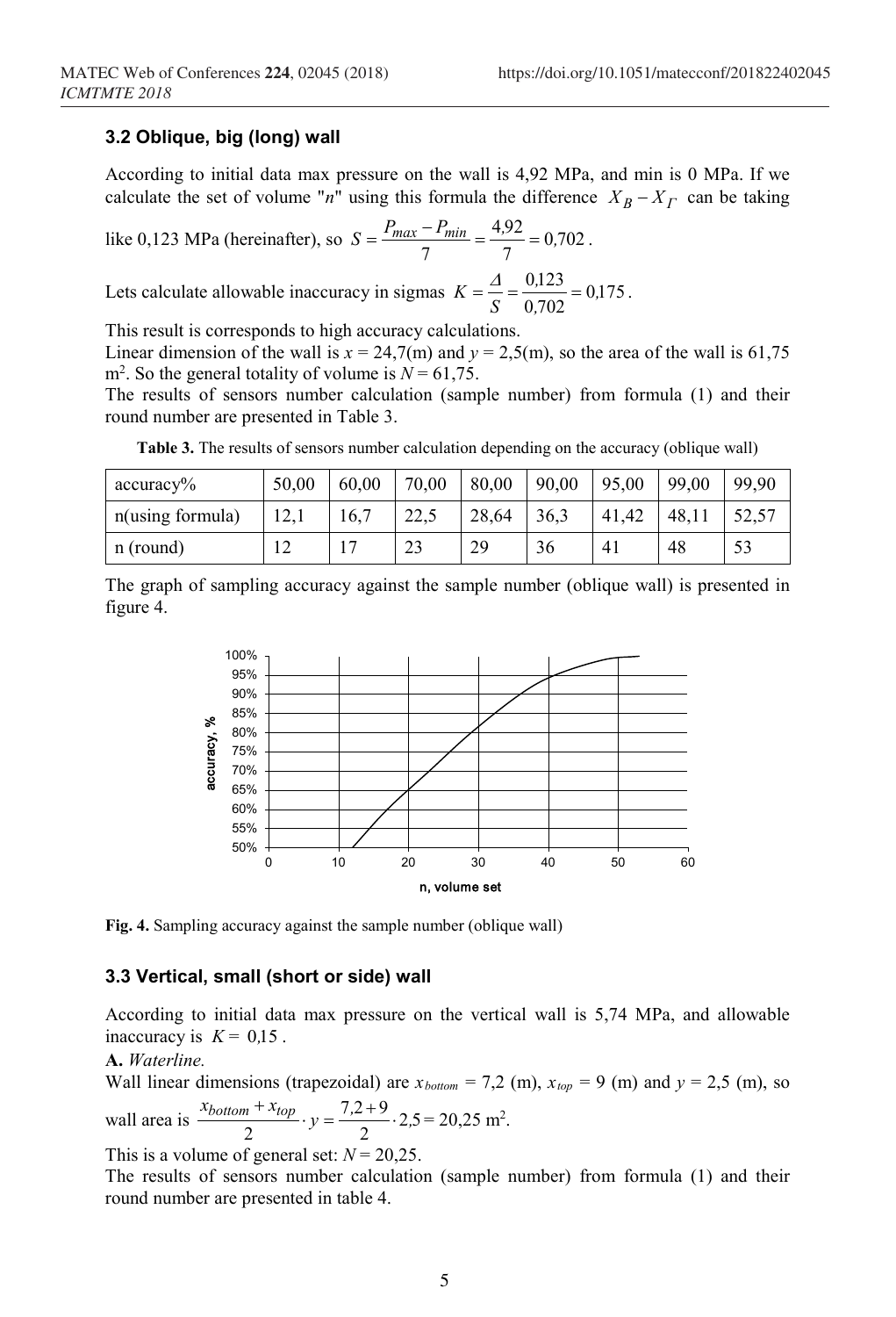| accuracy%                                                                                                         |    |    |    |  | $50,00$   60,00   70,00   80,00   90,00   95,00   99,00   99,90 |
|-------------------------------------------------------------------------------------------------------------------|----|----|----|--|-----------------------------------------------------------------|
| n(using formula) $\vert 10,17 \vert 12,28 \vert 14,24 \vert 15,84 \vert 17,32 \vert 18,1 \vert 18,95 \vert 19,43$ |    |    |    |  |                                                                 |
| $\ln$ (round)                                                                                                     | 10 | 14 | 16 |  |                                                                 |

**Table 4.** The results of sensors number calculation (side wall, waterline)

The graph of sampling accuracy against the sample number (side wall, waterline) is presented in figure 5



**Fig. 5.** Sampling accuracy against the sample number (side wall, waterline)

#### **B.** *Under waterline.*

Linear dimensions of the wall (trapezoidal) are  $x_{bottom} = 8,1$  (m),  $x_{top} = 9,9$  (m) and  $y = 2,5$ (m), so wall area is  $\frac{3600m}{2}$  ·  $y = \frac{6(1.19)}{2}$  · 2.5  $\frac{x_{bottom} + x_{top}}{2} \cdot y = \frac{8.1 + 9.9}{2} \cdot 2.5 = 22.4 \text{ m}^2$ . This is a volume of general

set:  $N = 22.4$ .

The results of sensors number calculation (sample number) from formula (1) and their round number are presented in table 5.

| $accuracy\%$      | 50,00 | 60.00 | 70,00 | 80,00 | 90.00 | 95.00 | 99.00 | 99.90 |
|-------------------|-------|-------|-------|-------|-------|-------|-------|-------|
| n (using formula) | 10,69 | 13,03 | 15,27 | 17,12 | 18,87 | 19.8  | 20,82 |       |
| n (round)         |       |       |       |       | 19    | 20    |       | ∠⊥    |

**Table 5.** The number of sensors (side wall, under waterline)

The graph of sampling accuracy against the sample number (side wall, under waterline) is presented in figure 6.



**Fig. 6.** Sampling accuracy against the sample number (side wall, under waterline)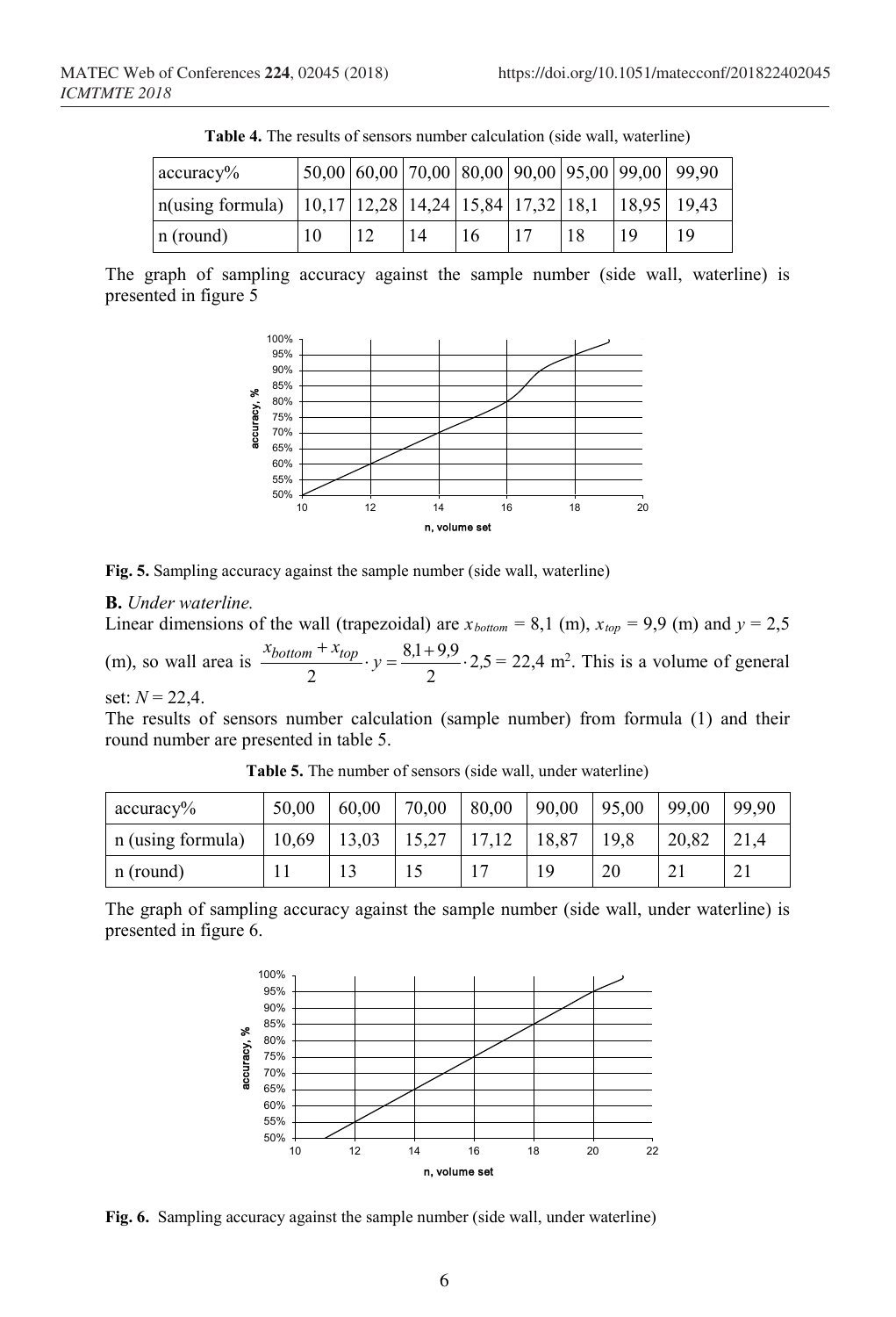#### **C.** *Above waterline.*

Wall linear dimensions (trapezoidal) are  $x_{bottom} = 6$  (m),  $x_{top} = 8,1$  (m) and  $y = 2,5$  (m), so wall area is  $\frac{m \cancel{m} n}{2} \cdot y = \frac{3 \cdot 5 \cdot 5}{2} \cdot 2.5$  $\frac{x_{\mu\mu x \mu} + x_{\text{sepx}}}{2} \cdot y = \frac{6 + 8.1}{2} \cdot 2.5 = 17.62 \text{ m}^2$ . This is a volume of general set: *N* =

17,62.

The results of sensors number calculation (sample number) from formula (1) and their round number are presented in table 6.

| $accuracy\%$      | 50.00 | 60.00 | 70.00 | 80,00 | 90.00 | 95.00 | 99.00 | 99,90 |
|-------------------|-------|-------|-------|-------|-------|-------|-------|-------|
| n (using formula) | 9.64  | 11.25 | 12.9  | 14.17 | 15.36 | 15,97 | 16.62 | 16,99 |
| n (round)         | 10    | 11    | 15    | 14    | ن ۱   | 16    |       |       |

**Table 6.** The results of sensors number calculation (side wall, above waterline)

The graph of sampling accuracy against the sample number (side wall, under waterline) is presented in figure 7



**Fig. 7.** Sampling accuracy against the sample number (side wall, above waterline)

### **4 Discussion and conclusion**

Full-scale measurement of global ice loads is a very complicated task from a technical point of view, which requires significant financial and time resources in the preparation of both the measurement and the interpretation of the results. Different design and research studies institutes introduced various solutions to global ice-load estimation – ice field stress, moving and tilt operations of objects as well as object vibrations and stress in the hull structures were measured, special measuring panels were installed in the hull of the object etc. It should be noted, however, that not all the possible ways of ice-load estimation can be applied to the objects under consideration in the current project.

At determining the required number of sensors and developing their installation schemes it is important to determine the place of peak response of the stiffeners to the iceload action. In order to determine the exact mounting locations of the sensors and get acceptable consistent results of stress-strain state calculations, a detailed finite element scheme of the object, reflecting all design features is created, using specialized software.

The model is then loaded with the substitute ice load and using the finite element method, an analysis of the stress-strain state of the support unit is carried out. Thus, two problems can be solved: